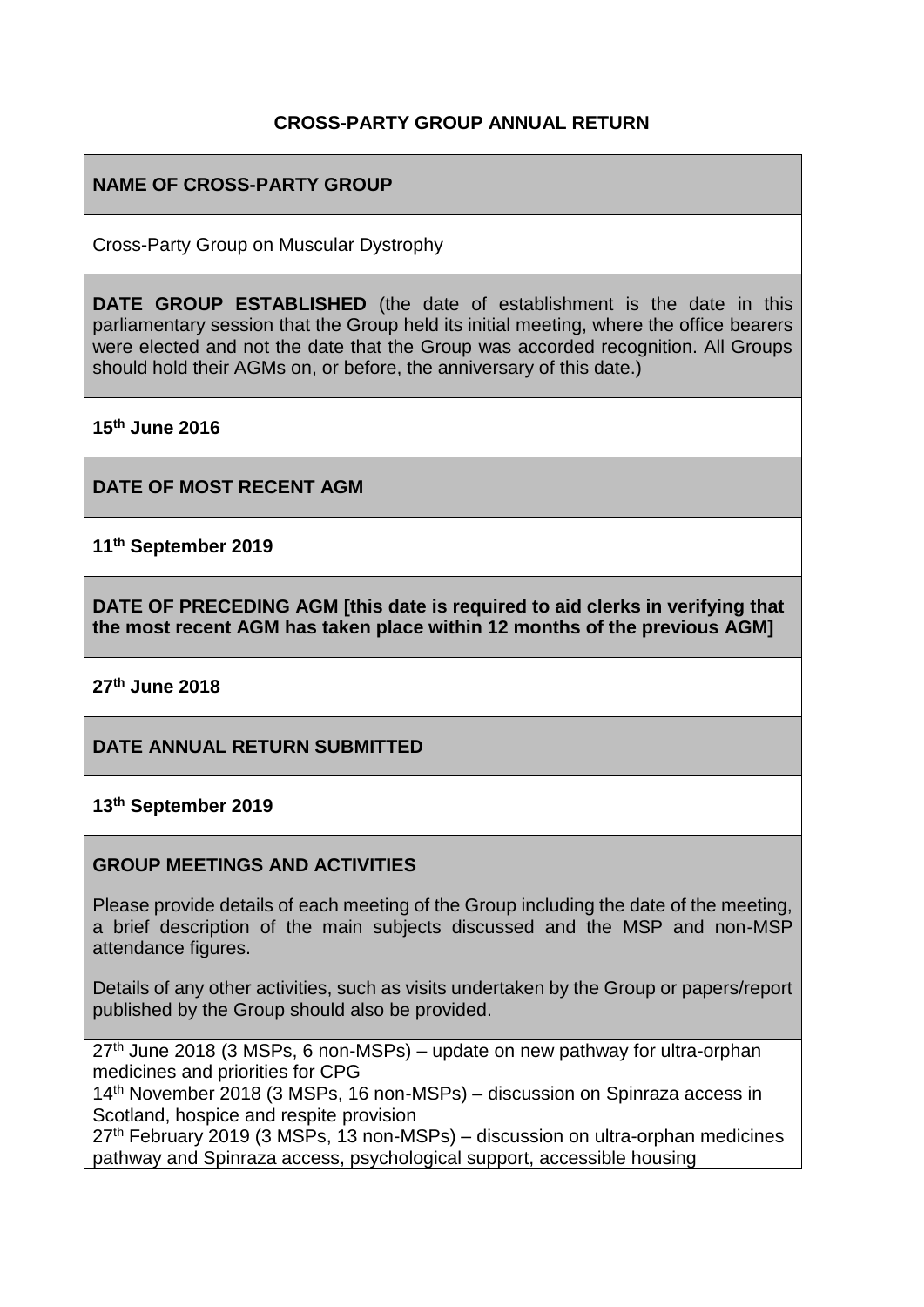12<sup>th</sup> June 2019 (3 MSPs, 12 non-MSPs) – update on Spinraza access, FOIs on psychology and accessible housing 11<sup>th</sup> September 2019 (3 MSPs, 15 non-MSPs) – discussion on hospice and respite provision

### **MSP MEMBERS OF THE GROUP**

Please provide names and party designation of all MSP members of the Group.

Jackie Baillie, Labour; Rhoda Grant, Labour; Iain Gray, Labour; Anas Sarwar, Labour; Annie Wells, Conservative

### **NON-MSP MEMBERS OF THE GROUP**

For organisational members please provide only the name of the organisation, it is not necessary to provide the name(s) of individuals who may represent the organisation at meetings of the Group.

| <b>Individuals</b> |                                                                                                                |
|--------------------|----------------------------------------------------------------------------------------------------------------|
| Organisations      | Muscular Dystrophy UK - Secretariat<br><b>Action Duchenne</b><br><b>DMD Pathfinders</b><br><b>Mike Matters</b> |

## **GROUP OFFICE BEARERS**

Please provide names for all office bearers. The minimum requirement is that two of the office bearers are MSPs and one of these is Convener – beyond this it is a matter for the Group to decide upon the office bearers it wishes to have. It is permissible to have more than one individual elected to each office, for example, co-conveners or multiple deputy conveners.

| Convener                                                          | Jackie Baillie MSP    |  |
|-------------------------------------------------------------------|-----------------------|--|
| <b>Deputy Convener</b>                                            | Annie Wells MSP       |  |
| Secretary                                                         | Muscular Dystrophy UK |  |
| Treasurer                                                         |                       |  |
| <b>FINANCIAL BENEFITS OR OTHER BENEFITS RECEIVED BY THE GROUP</b> |                       |  |